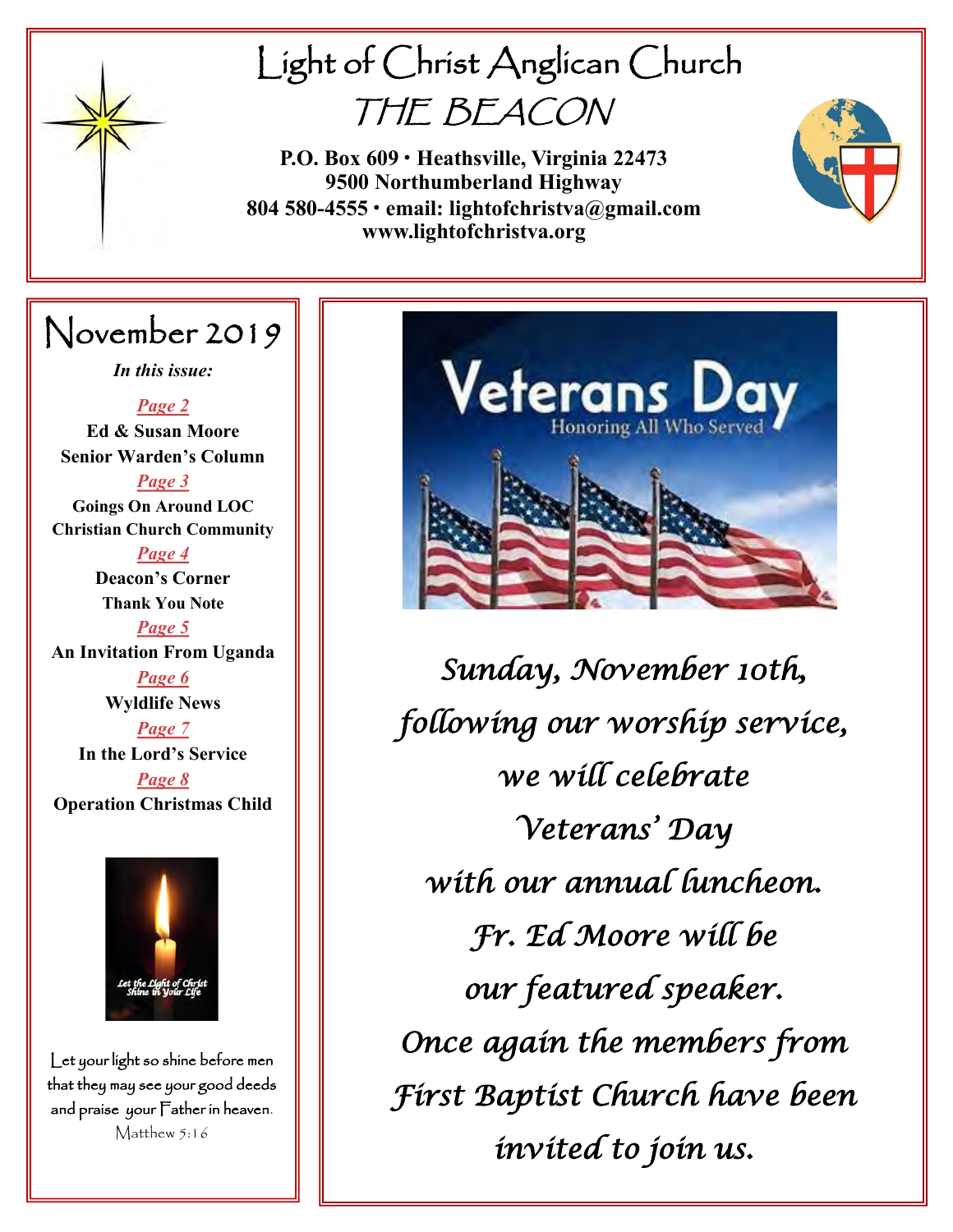

## **Ed and Susan Moore**

Susan and Ed Moore met on a blind date in 1966 and it was almost love at first sight. He pinned her two months later and they were engaged the following year. She says he *still* makes her heart go pitter patter. Susan attended Yale New Haven School of Nursing, but dropped out six months before graduation to marry Ed in 1976 just before he went to Viet Nam. Among her many talents, Susan is an artist who enjoys pen & ink drawing and pastels. She loves singing in the choir and on the Praise Team. Susan sees herself as an edifier. Ed is a graduate of the United States Military Academy, West Point, NY. He served in the United States Army as an Air Defense Officer, specializing in HAWK and Nike Hercules missile systems. His air defense assignments included Homestead, Florida, Chu Lai, Vietnam, Bristol, Rhode Island, and Ansbach, Germany. He is also a graduate of the Middlebury College Graduate School of French, Paris, France. He was an Assistant Professor of French, USMA, West Point, NY. As a Foreign Area Officer (Europe & Middle East/Africa), he had assignments in support of the XVIII Airborne Corps at Fort Bragg, NC and the Joint Staff in the Pentagon, Washington, DC. He also served as a Security Assistance Liaison Officer in Morocco. During this latter tour of duty, then Lieutenant Colonel Moore and his family traveled frequently to Spain where two of his children were born at the U.S. Naval Base at Rota (near Cadiz). Since leaving active duty, after over twenty-two years of service, Fr. Moore has taught foreign languages (French, Latin, and Spanish) in public and private secondary schools in New York and Virginia. He was most recently Chairman of the Foreign

Language Department at Fork Union Military Academy, Fork Union, Virginia, where he also helped coach the Orienteering Team. Fr. Moore and Susan have six adult children and 15 grandchildren with one great-grandchild. Fr. Moore was ordained to the sacred order of deacons on November 11, 2000 and to the sacred priesthood on December 1, 2007. He has studied at Saint Augustine's Theological Institute and the Center for Christian Study Charlottesville, Va. They have a black lab/mastiff mix named Stella.

We are blessed to have Susan and Ed with us and twice blessed that he is currently our Acting Rector!

# *Senior Warden's Column*

The USMC had a slogan, "We're looking for a few good men." Well, I am seeking a few great volunteers to prayerfully ask God's guidance in what you can do to further the ministries of LOC. Our needs are great.

Three Vestry seats will soon become open. The Altar Guild lacks a chairman and more helpers. A Communications person would really be nice to have! Getting the good news about LOC spread to our local communities is essential. Our Sunday School and nursery are no longer functioning. How about taking a turn hosting a coffee hour?

Our congregation is full of many talented and capable people. We need to work together to see our church flourish. By getting involved, you will see our wonderful fellowship become even stronger.

I am very thankful to those who are already serving us so well and faithfully. Your acceptance and support of me as Senior Warden has touched me deeply.

Proverbs 3:6

Faithfully, Barbara Seed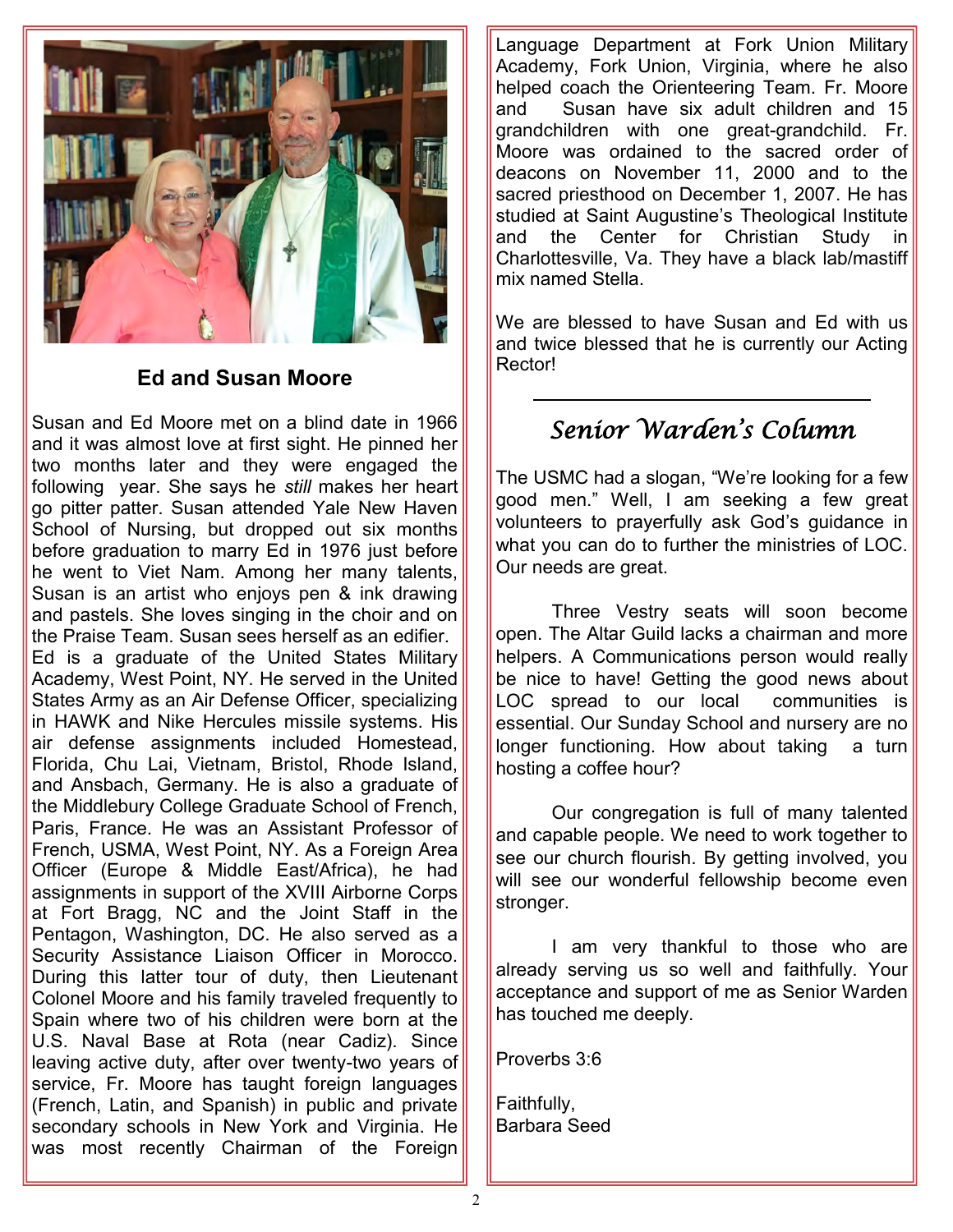## *Goings On Around Light of Christ Congregation*

**In September, Ernie Proctor** responded to the request to drive **Pat & Bob Dalzell** to Northern Virginia for her eye surgery. Several others responded, but Ernie beat them to it.

**Several of our members** visited, prayed with, and read to **Grace Rice** during her final days of life -**Julie Pritchard, Margaret Radcliffe, Phyllis TeStrake, Lucy Logan, Susan Read, Donna Soule**, and maybe others who kept the visits coming. Bless you all!

**Every year the women** of Light of Christ are asked to provide a meal for the doctors and staff that volunteer their time at the Northern Neck Free Health Clinic. The mission of the clinic is to provide health care to persons living in the Northern Neck Region and Middlesex County who are uninsured and cannot reasonably be expected to pay for such care. On Thursday, October 3, several of our women contributed something to provide a full dinner for the doctors and staff on duty that night. A huge thank you goes out to **Joy Gwaltney, Suzy Norman, Wendy Smith and Phyllis TeStrake** who volunteered to help support this worthy cause. Joy made and delivered most of the meal along with Suzy Norman who provided the main dish. Thank you ladies for so graciously representing Light of Christ Anglican Church.

**The Thrift Shop** is doing very well and is fully stocked, however we can always use more donations of gently used linens, towels, jewelry and winter clothes. We have wonderful repeat customers, and new ones are finding us. They seem very impressed when they walk around and see the variety of items we have to offer.

After moving from our Lottsburg location, we missed the storage space we had, but just recently our new 16'x10' storage shed was delivered which has freed up space in the shop.

If you haven't visited our little boutique, please put us on your "to do" list. Don't forget - Christmas is coming and we have a great supply of holiday goodies.

# *The Christian Church Community*

At Light of Christ, our fellowship together has always been a blessing to those who participate. As members of a Christian church community, each person has a responsibility for our personal spiritual growth, but also to participate in the life of the congregation. This is the way God designed the church. Sunday is the main time we come together to worship God and hear the Word preached, but there is much more that goes on from day to day and it doesn't happen without the helping hands of many. You may be missing out on something wonderful if you only attend church on Sundays! Advent will be coming soon, so plan to use this time of devotion to consider where you might be able to get more involved! Are you surrounding yourself with other Christians who can encourage you and help you to grow into Christian maturity? This is the beauty of the Christian church community.

Here are some suggestions:

1. Establish time for personal devotions and spiritual growth (daily prayer, reading scripture, group Bible study, attend classes). Try our new Book of Common Prayer 2019.

2. Make it a priority to participate in regular worship with your church family.

3. Volunteer your time and talent to assist in the life of the parish. See the deacon or senior warden if you need help knowing where you are needed!

4. Read your email and other correspondence from the church to stay tuned in.

5. Read the Beacon, our newsletter, each month. Ask in the church office if you want this mailed to you, or pick up a copy at the church if you do not read it online. This is one of the best ways we have of communicating with our parishioners.

6. Check the website periodically. Joy Gwaltney keeps things up to date there!

7. Let the office know if you know of someone from our congregation in need of a pastoral visit or prayer. The church office is open every weekday and Joyce Olverson is the contact person for whatever needs arise.

8. Put your suggestions or concerns in writing and give them to the Acting Rector or the Senior Warden. The deacon and vestry members can also take these. Remember that it is very difficult to address verbal concerns on a Sunday morning!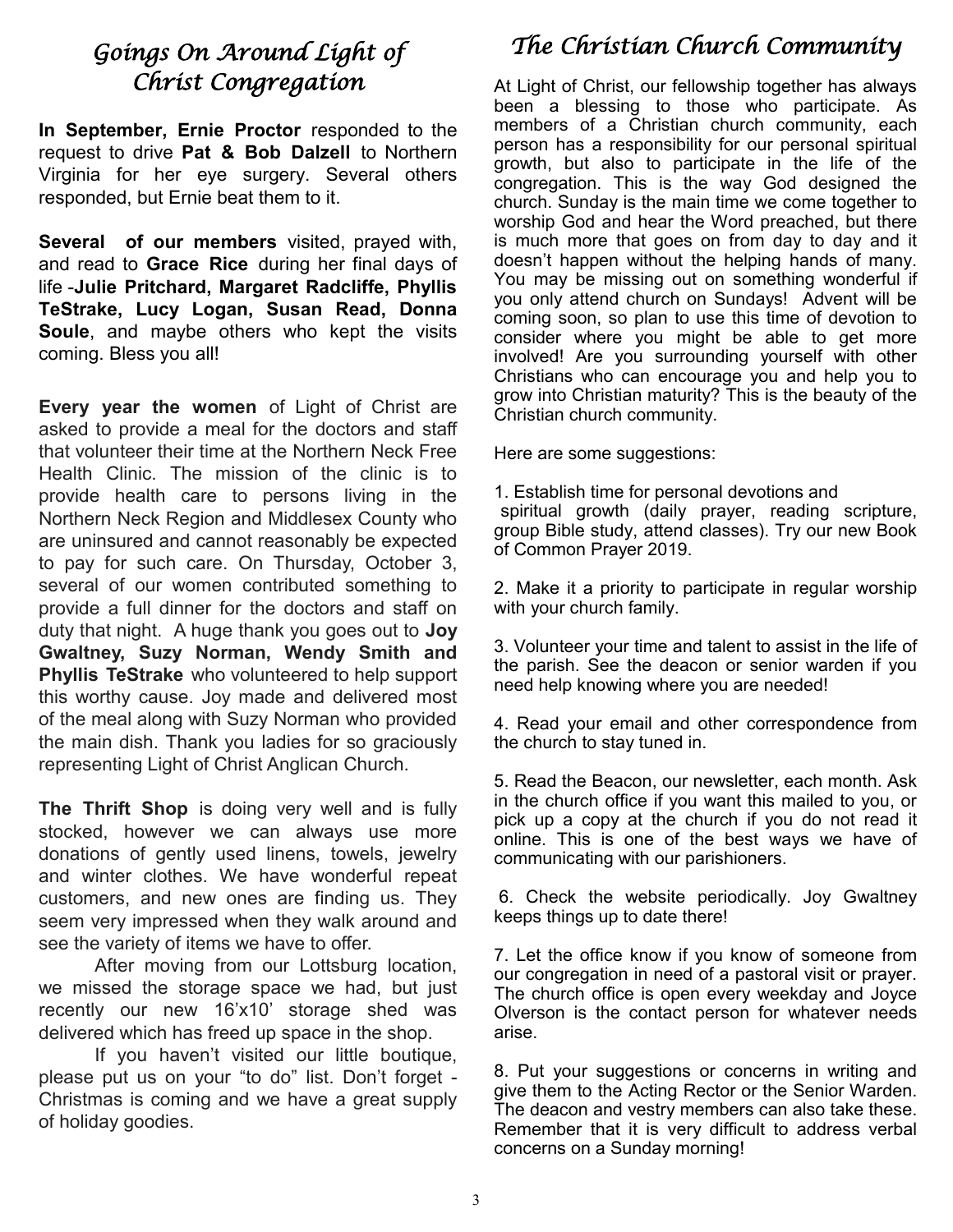## *Deacon's Corner*

We were so blessed by Archbishop-Elect Stephen Kaziimba's recent visit to Light of Christ. Our relationship with Bishop Stephen and the people of Uganda, both Mukono and Mityana Dioceses, has been long and fruitful (since 2002?). I was the fortunate one who got to plan for his time on this visit and escort him to various places. The more we talked, the more I understood how very special it was that this man of God asked his sponsors to arrange for a brief two-day visit to our little town of Heathsville. Usually we have him for a longer period, but this time he was between several other commitments and it was way out of his way to come to us. He said that he must visit as we are his "personal friends" and his "home church" in this country.

Here is a recap:

First of all, a huge thank you goes to **Jan and George Beckett**, who drove to the airport at night to meet the bishop and deliver him safely to the home of **Donna and Craig Soule** in Kilmarnock. They arrived around midnight!

Another huge thank you goes to **Donna and Craig Soule** for providing the hospitality in their lovely home. Since this was a brief opportunity for the bishop to rest, I know that he appreciated the warmth and kindness from Donna and Craig. He was well taken care of!

We were able to arrange for a few visits to individuals during the bishop's time with us. First, he met with **Father Ed Moore** at the church over lunch. Then, we visited **Marion Mitchell and Jim and Dixie Sanderlin** in their homes. The next day, we visited with **Wayne and Hannah Hamlett** and **Mike and Teresa Moffitt**. Both evenings, we met at the church for time with the vestry on Monday and a larger church gathering on Tuesday. The evening with the vestry was very relaxed and informal. Many thanks to **Susan Moore and Barbara Seed** for doing such a beautiful job to make it an intimate atmosphere! **Wendy Smith** 

provided the flower arrangements. It was a sweet time to hear from the bishop about his new role. Tuesday evening was attended by approximately 47 parishioners. It was another relaxed time of fellowship with our friend and with each other.

Thank you to **the Peresluhas** and **the Blackstones** for transporting the bishop back to Kilmarnock after these events. This was a huge help to both Donna and me.

An added bonus was the bishop's attendance at our Merry Point Bible Study on Tuesday morning. It meets at Donna's home, so it made sense, and the bishop loves the relationship our women have had over the years with the women in Mityana. We are still the only church who sends a donation to the Mother's Union in Mityana. Since it was also my birthday celebration at our Bible Study, there was an abundance of blessings all around!

Thank you to **Father Ed Moore and Barbara Seed** for their support and assistance in planning for this visit on very short notice. Thank you also to **Joyce Olverson** for making the flight arrangements.

Mary Swann



*I would like to thank everyone who provided such a warm welcome to Bishop Stephen Kaziimba.*

> *The congregational dinner was lovely. We sang, listened to Bishop Stephen*

*and enjoyed a delicious feast together.*

*My appreciation is great for all the helping hands who made the bishops visit a successful one.*

> *God bless you, Barbara Seed*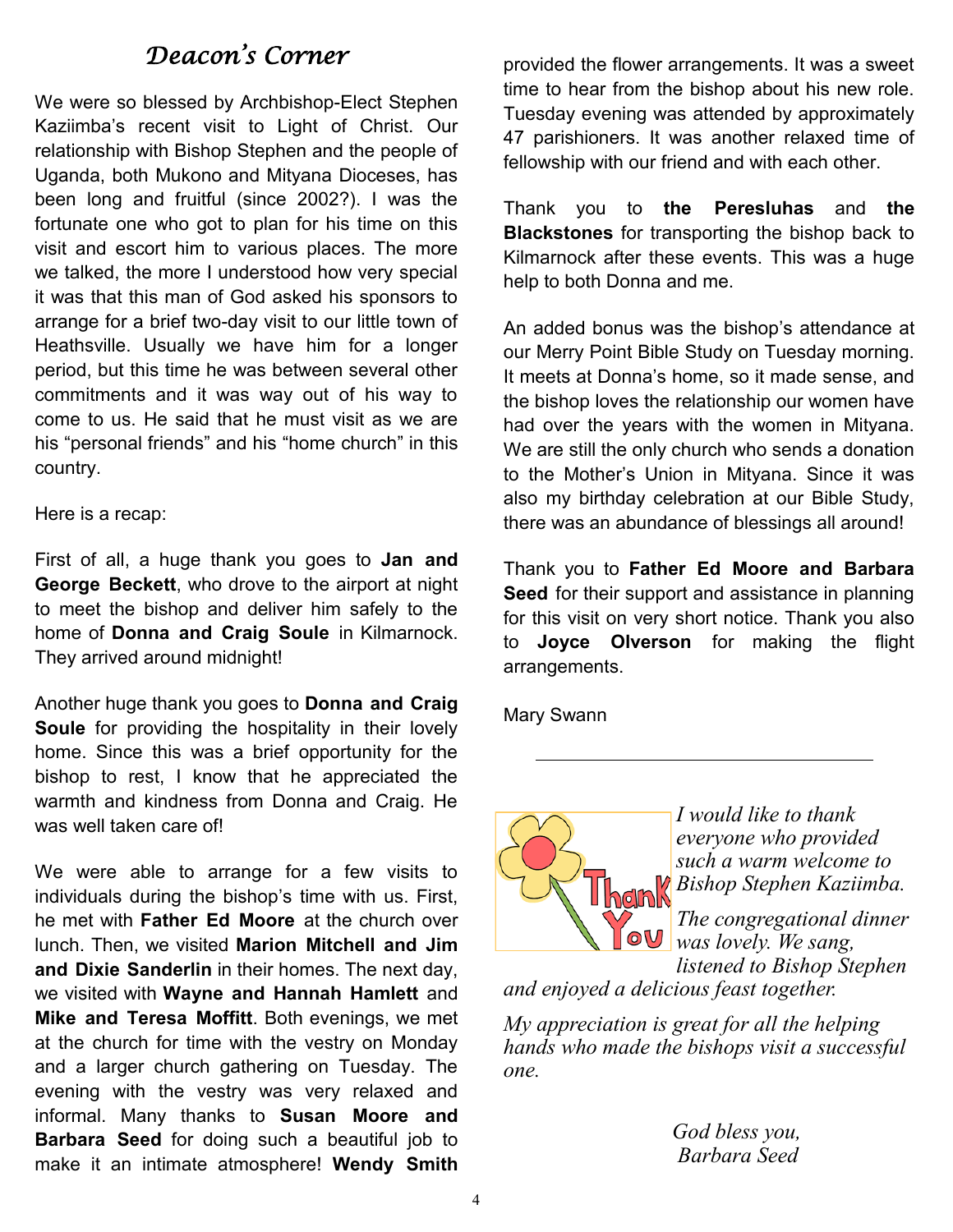# *An Invitation from Uganda*



Our long-time friend from Uganda, Archbishop-Elect Stephen Kaziimba, will be installed as the new Archbishop of Uganda on March 1, 2020 in Kampala, the capitol city of Uganda. He has personally invited representatives from Light of Christ to attend the ceremony and we certainly want to be represented. This is a national event with the President of Uganda in attendance and maximum security in place. Although we are not limited in how many people we send, we do need to inform the bishop soon as to who will represent us.

If you would like to be one of our representatives, please let the church office know by November 17. We will send in the names to Bishop Stephen and you will receive an "official" invitation. There is an organizer in Uganda who will make housing arrangements for all of the guests, so it is imperative that we give them names and numbers as soon as possible! Space will be limited and there are many details involved in the planning for such an event.

1) Prayer Requests from Bishop Stephen:

Pray for the following dates/events to go smoothly:

November 7, 2019 Election of a new bishop of Mityana Diocese

January 24, 2020 Moving Day from Mityana to Kampala

February 2, 2020 Moses (the bishop's son) will be ordained to the priesthood

March 1, 2020 Installation of the Rt. Rev. Stephen Kaziimba as the next Archbishop of Uganda

March 8. 2020 Enthronement as the Bishop of Kampala Diocese (the Archbishop also has this role)

??? Installation as Chancellor of Uganda Christian University at a later date

2) Pray for Maama Margaret Kaziimba's health and stress levels during this busy season. She is suffering from back problems and unable to travel at this time. She will have many new responsibilities and travel commitments in her new role as Archbishop's wife.

3) Provisions for all the necessary items, such as a satisfactory car for travel, new vestments for an archbishop, furnishings for the much larger archbishop's palace (Yes, it is called a palace!). Many of the Kaziimba's possessions, including the car currently used, will remain in Mityana.

4) Pray for the very best person of God's choosing to be elected as the new bishop of Mityana, so that the work started by Bishop Stephen can continue to flourish.

5) Pray for good relations to continue between the Anglican Church and the State in Uganda. Unlike our country, the government and church work closely together in many areas in Uganda.

6) Pray for a well-equipped staff to assist the new Archbishop in all of his many duties!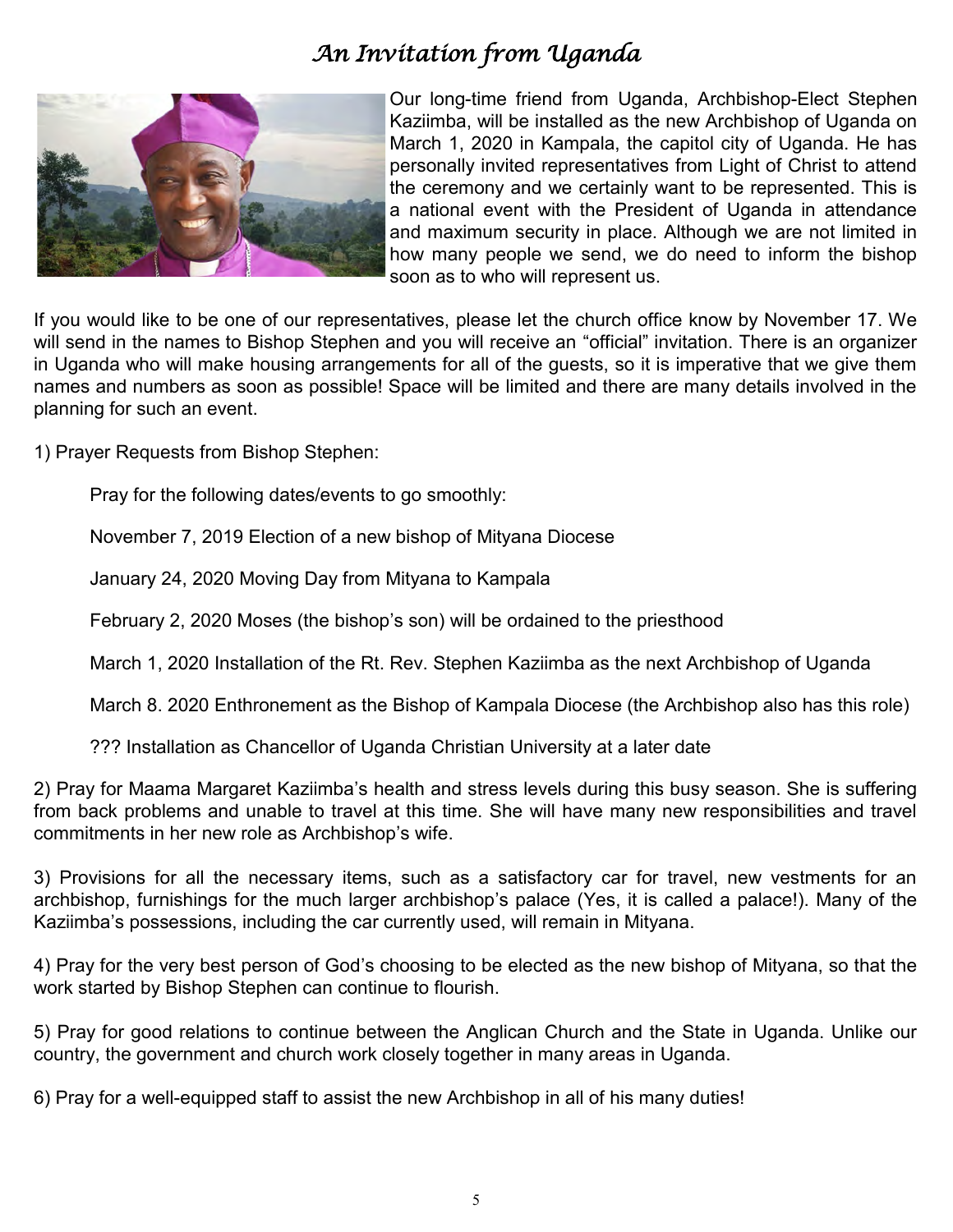#### **Northumberland County Young Life & WyldLife Update**



#### **WyldLife Club**

We had our second WyldLife club of the year October 12th! It was a beautiful night so we spent some time playing cornhole and other games outside, and then enjoyed a delicious dinner of meatball subs provided by Afton United Methodist Church. We then had some hilarious skit characters interrupt club (our leaders Kristi and Angelique had the kids cracking up!). After that Laura got up and shared the story of Jesus healing the man at the Pool of Bethesda, sharing with our middle school friends that Jesus *sees* us and that *Jesus wants to make us well*. With our remaining time, we played Pictionary and talked about how awesome our trip to Great Wolf Lodge is going to be in just under a month! It really was an amazing night!



#### **INTRODUCING NOCO YOUNG LIFE!**

This Sunday we hosted our kick off event for Young Life, which is WyldLife for High School students! I was blown away by the number of kids that came, the Lord really showed up! We had a blast playing some crazy games, and I got to share with them a little of my story and invited them to "Come and See" about Jesus with us this year. Every one of these students took home a flyer for our Fall Weekend trip to the Outer Banks and are really excited to be a part of Young Life!

**Prayer Request:** Please be praying for more volunteer leaders to join our leadership team to help us continue to reach all kinds of kids in Northumberland County!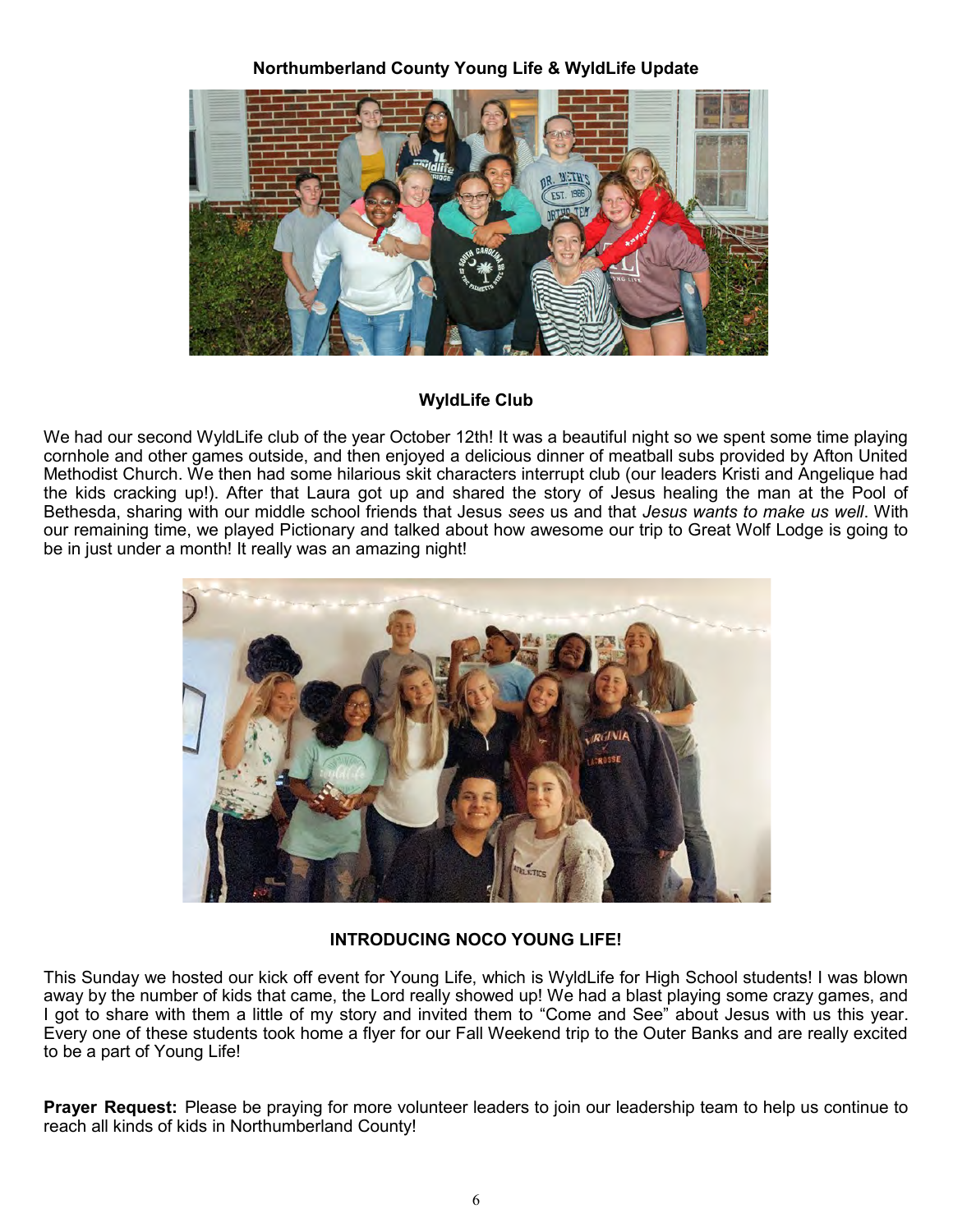# **IN THE LORD'S SERVICE**

## **Acolytes**

- Nov. 3 Jane Wrightson
- Nov. 10 David Gwaltney
- Nov. 17 Marie Carstensen
- Nov. 24 Constance McDearmon

## **Lesson Readers / Prayers**

- Nov. 3 Tony Blackstone / Joan Blackstone
- Nov. 10 Jeanne Hickey / Ernie Proctor
- Nov. 17 Constance McDearmon / Julie Pritchard
- Nov. 24 Jim Conley / Lyn Conley

## **Eucharist Ministers**

- Nov. 3 Constance McDearmon / Suzy Norman
- Nov. 10 Tony Blackstone / Lucy Logan
- Nov. 17 Constance McDearmon / Suzy Norman
- Nov. 24 Tony Blackstone / Lucy Logan

#### **Ushers**

- Nov. 3 Doug & Courtney Ludeman
- Nov. 10 David Peresluha & Bonnie Odend'hal
- Nov. 17 Jim Logan & Bill Tracy
- Nov. 24 Chris Cralle & Ed Feddeman

## **Greeters**

- Nov. 3 Cheryl Swann
- Nov. 10 Fred Wimberly
- Nov. 17 Phyllis TeStrake
- Nov. 24 Jeanette Cralle

## **Altar Guild**

|  | November Marie Carstensen & Wendy Smith |  |
|--|-----------------------------------------|--|
|--|-----------------------------------------|--|

## **Counters**

November Betty Dillingham & George Beckett

## **Nursery will be closed until Further notice.**

#### **Coffee Hour**

**We need volunteers for 2019. Please continue to sign up in the parish hall or call/email Joyce.**

#### **Altar Rail Ministers**

- Nov. 3 George Beckett, Agnes Burke<br>Nov. 10 Jim & Lyn Conley
- Nov. 10 Jim & Lyn Conley<br>Nov. 17 Walt & Phyllis Tes
- Nov. 17 Walt & Phyllis TeStrake<br>Nov. 24 Steve Proctor. Donna S
- Steve Proctor, Donna Soule

#### **Vestry Person on Duty**

- Nov. 3 Alison Kimmitt
- Nov. 10 Barbara Seed
- Nov. 17 Ernie Proctor
- Nov. 24 Randy Smith

## **Happy Birthday**

- Nov. 1 Linda Krisman (Thrift Shop mgr.)
- Nov. 2 Herb Smith
- Nov. 4 Linda Hornby, Marley Kimmitt
- Nov. 5 Saunee Hamlet
- Nov. 9 Tom Kimmitt
- Nov. 14 Faith Sinclair
- Nov. 18 Julie Pritchard
- Nov. 25 Sharon Baldacci, Priscilla Williams

*O God, our times are in your hand: Look with favor, we pray, on your servants named above, as they begin another year. Grant that they may grow in wisdom and grace, and* 

*strengthen their trust in your goodness all the days of their lives;* 

*through Jesus Christ our Lord. Amen.*

## **Happy Anniversary**

- Nov. 7 Phyllis & Bill Tracey
- Nov. 24 Judy & Stan Rasberry
- Nov. 30 Cindy & David Peresluha

*O God, you have so consecrated the covenant of marriage that in it is represented the spiritual unity between Christ and his church; Send your blessing upon these your servants, that they may so love, honor, and cherish each other in faithfulness and patience, in wisdom and true godliness, that their home may be a haven of blessing and peace; through Jesus Christ our Lord, who lives and reigns with you and the Holy Spirit, one God, now and forever. Amen.*